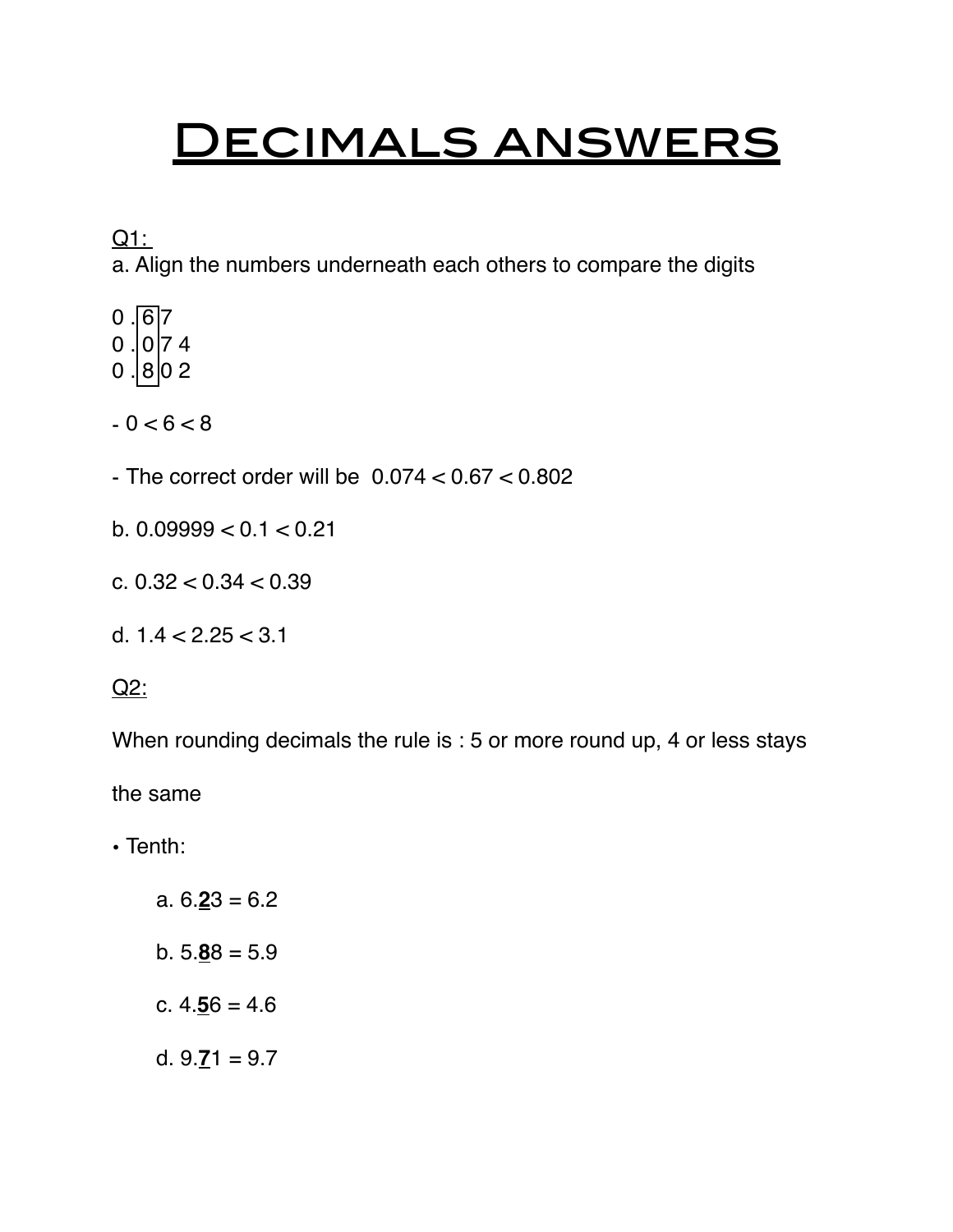•Hundredth:

- a. 7.5**7**6 = 7.58
- b. 12.0**2**16 = 12.02
- c. 3.7**8**5 = 3.79
- d. 20.1**0**73 = 20.11
- •Thousandth:
	- a.1.34**9**8 = 1.350
	- b. 35.01**6**31 = 35.016
	- c. 112.97**8**67 = 112.979
	- d. 2.12**2**4 = 2.122

Q<sub>3</sub>: Addition

- a.  $7.34 + 10.21 = 17.55$
- b.  $3.25 + 0.06 = 3.31$
- c.  $1.99 + 9.01 = 11$
- d.  $20.37 + 55.98 = 76.35$